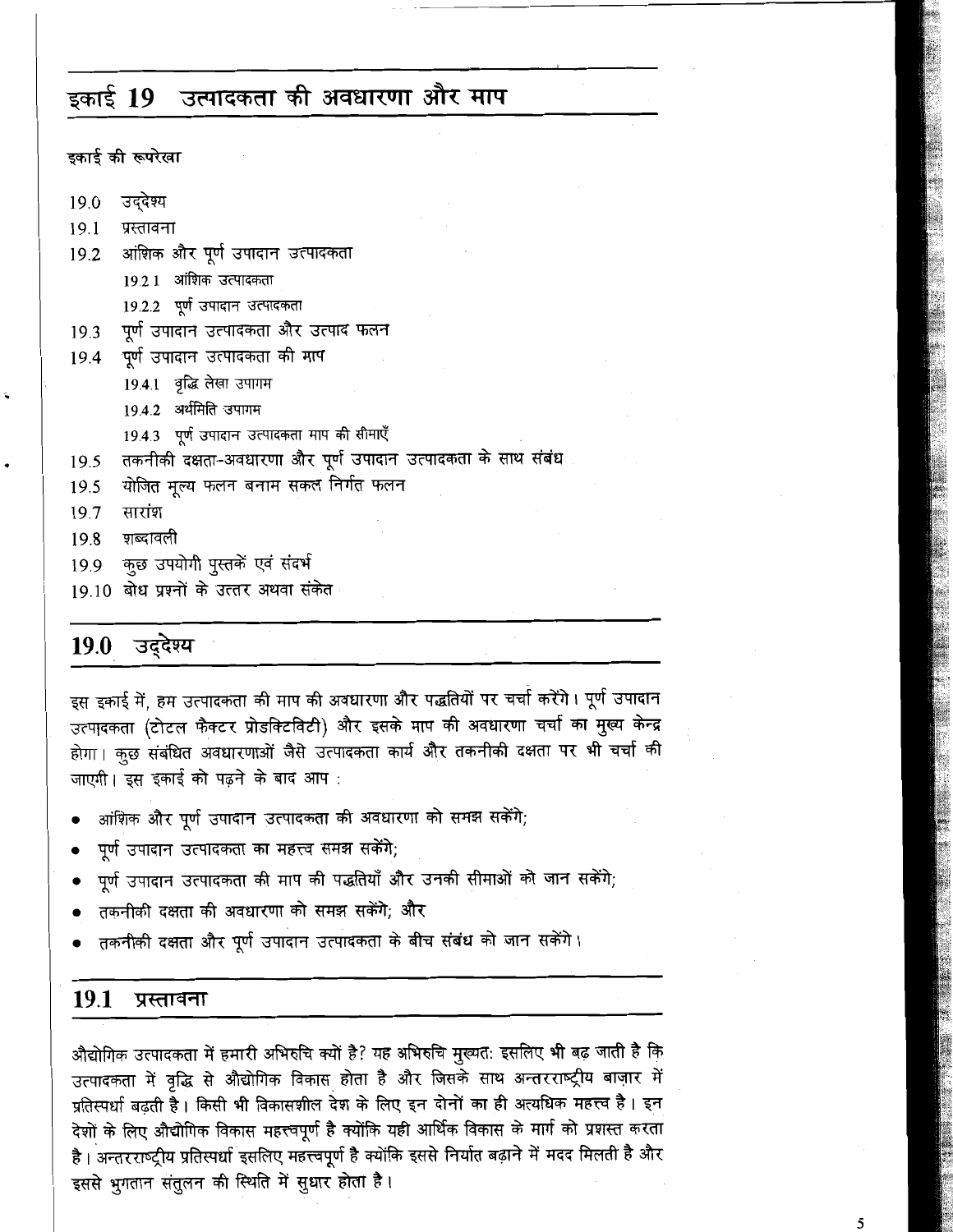औद्योगिक उत्पादकता

औद्योगिक उत्पादकता के बढने से तीव्र औद्योगिक विकास क्यों होता है? इसके दो कारण हैं। पहला, उत्पादकता में वृद्धि से औद्योगिक उत्पादों के लागत और मूल्य में कमी आएगी। इसके परिणामस्वरूप घरेलू और अंतरराष्ट्रीय बाजार दोनों में माँग में तेजी से वृद्धि होती है। दूसरा, औद्योगिक उत्पादकता में वृद्धि का परिणाम संसाधनों का बेहतर उपयोग होता है। इसलिए, उतने ही निवेश के बावजूद अधिक उत्पादन वृद्धि संभव होता है।

औद्योगिक उत्पादकता के संबंध में अनेक अध्ययन किए गए हैं। जिसके द्वारा इसके महत्त्वपूर्ण निष्कर्ष सामने आए हैं। कई विकसित और विकासशील देशों के लिए किए गए अध्ययन से पता चलता है कि औद्योगिक विकास में उत्पादकता वृद्धि का महत्त्वपूर्ण योगदान रहा है। वहीं विकसित देशों के लिए किए गए शोधों से पता चलता है कि औद्योगिक फर्मों के अनूसंधान और विकास प्रयास उद्योगों में उत्पादकता वृद्धि के प्रमुख स्रोत रहे हैं। औद्योगिक उत्पादकता संबंधी अधिकांश शोधों में पूर्ण उपादान उत्पादकता (टी एफ टी) अनुमानों का उपयोग किया गया है।

शोध और नीति विषयक चर्चाओं में पूर्ण उपादान उत्पादकता को जो महत्त्वपूर्ण स्थान प्राप्त है उसके मद्देनज़र पूर्ण उपादान उत्पादकता की अवधारणा और उसके माप की पद्धतियों के बारे में जानना उपयोगी होगा।

#### आंशिक और पूर्ण उपादान उत्पादकता 19.2

# 19.2.1 आंशिक उत्पादकता

एक औद्योगिक फर्म में श्रम आदान की तुलना में उत्पादन के अनुपात पर विचार कीजिए। हम उत्पादन कार्य में योजित मृल्य को निर्गत के रूप में लेते हैं और इसे कर्मचारियों की संख्या से विभाजित करते हैं। यह अनुपात हमें श्रम उत्पादकता की माप प्रदान करता है। इसी प्रकार पूँजी आदान की तुलना में निर्गत का अनुपात अर्थात् योजित मूल्य को पूँजीगत स्टॉक से विभाजित करने से हमें पूँजी उत्पादकता की माप मिलती है। उत्पादकता के इन परम्परागत मापों को आंशिक उत्पादकता के रूप में जानते हैं, क्योंकि हम एक समय में उत्पादकता के एक उपादान पर विचार करते हैं। किसी एक आदान के लिए आंशिक उत्पादकता अनुपात उस आदान के उपयोग में दक्षता के स्तर का संकेत करता है। यदि श्रमिक उत्पादकता बढ़ती है, तो हम कह सकते हैं कि वह फर्म श्रम के उपयोग में अधिक दक्ष हो गया है।

आंशिक उत्पादकता माप जैसे श्रम उत्पादकता उपयोगी हैं, किंतु इनकी अपनी सीमाएँ हैं। उस परिस्थिति में जब समय बीतने के साथ पूँजी-श्रम अनुपात (अथवा उत्पादन की पूँजी गहनता) में वृद्धि हो रही है, कर्मकारों के पास काम करने के लिए अधिक्र से अधिक पूँजी होगी। यह मशीन द्वारा मनुष्य का प्रतिस्थापन है। उस स्थिति में, श्रम उत्पादकर्ता में महत्त्वपूर्ण वृद्धि देखी जा सकती है। किंतु श्रम उत्पादकता में वृद्धि पूरी तरह से पूँजी द्वारा श्रम के प्रतिस्थापन के कारण है और इसलिए नहीं कि समग्र उत्पादकता अथवा फर्म की दक्षता में "शुद्ध" लाभ के कारण। यदि उपादान प्रतिस्थापन का प्रभाव अत्यधिक प्रबल है, तो श्रम उत्पादकता में, फर्म की समग्र दक्षता में कमी आने के बावजूद भी वृद्धि हो सकती है।

दूसरी बात यह है कि उपादान प्रतिस्थापन के कारण श्रम उत्पादकता और पूँजीगत उत्पादकता विपरीत दिशा में गतिमान हो सकते हैं। श्रम उत्पादकता में वृद्धि के साथ-साथ पूँजीगत उत्पादकता में गिरावट आ सकती है। ऐसी स्थिति में, यह स्पष्ट नहीं है कि उत्पादन की समग्र दक्षता बढ़ रही है या घट रही है।

आंशिक उत्पादकता अनुपात की इन समस्याओं का समाधान पूर्ण उपादान उत्पादकता की गणना करके की जा सकती है क्योंकि यह एक साथ सभी आदानों की उत्पादकता को प्रदर्शित करता है।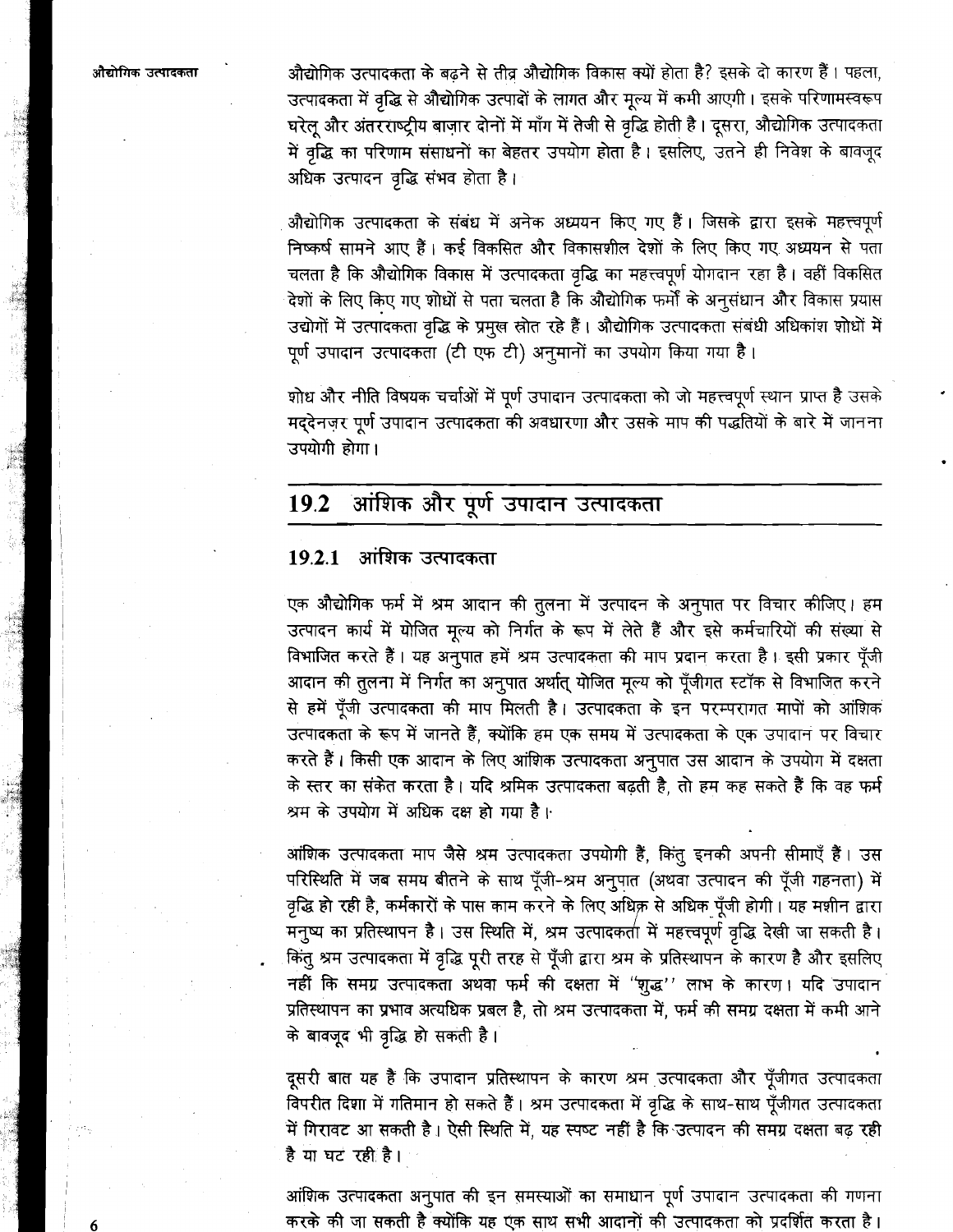# 19.2.2 पूर्ण उपादान उत्पादकता (टोटल फैक्टर प्रोडक्टिविटी)

पूर्ण उपादान उत्पादकता (TFP) की परिभाषा, कुल आदान की तुलना में उत्पादन के अनुपात के .<br>रूप में की जा सकती है जिसमें कुल आदान की परिभाषा विभिन्न आदानों के भारित समुच्चय के रूप में किया जाता है। मान लीजिए Y उत्पादन और I कुल आदान का द्योतक है। तब TFP (पूर्ण .<br>उपादान उत्पादकता) को निम्नलिखित रूप में लिखा जा सकता है <sup>.</sup>

> $TFP\frac{Y}{I}$

दूसरे रूप में, पूर्ण उपादान उत्पादकता वृद्धि (टी एफ पी जी) की परिभाषा उत्पादन की वृद्धि-दर और कुल आदान की वृद्धि-दर में अंतर के रूप में किया जा सकता है। कुल आदानों की वृद्धि-दर की परिभाषा विभिन्न आदानों की वृद्धि-दरों के भारित समुच्चय के रूप में किया जा सकता है।

मान लीजिए, उत्पादन का सिर्फ दो उपादान श्रम और पूँजी है।  $\mathrm{G}_{_{\mathrm{Y}}}$  उत्पादन की वृद्धि-दर और  $\rm G$ , कुल आदान की वृद्धि-दर बताता है।  $\rm G_c$  श्रम में वृद्धि-दर और  $\rm G_\kappa$  पूँजी में वृद्धि है। तब, पूर्ण उपादान उत्पादकता की वृद्धि-दर को इस प्रकार लिखा जा सकता है :

> $TFPG = G_v-G_{v}$

> $TFPG = G_v - [W_L \times G_L + W_K \times G_K]$

उपर्युक्त समीकरण में, W, और W<sub>K</sub> कुल आदान की वृद्धि-दर में श्रम और पूँजी के संयोजित वृद्धि-दर के भार हैं।

आप यहाँ पूछ सकते हैं: कुल आदान में भिन्न-भिन्न आदानों को संयोजित करने के लिए उपयोग किए जाने वाले ये भार क्या हैं? इन भारों को उत्पादन लोच बंधनों के बराबर होना चाहिए। इसे उत्पादन के उपादानों के सीमान्त उत्पाद पर आधारित होना चाहिए।

उपर्युक्त समीकरण (3) में बड़े कोष्ठक में दिए गए पद की व्याख्या उत्पादन वृद्धि में आदान वृद्धि के योगदान के रूप में की जा सकती है। इसलिए टी एफ पी वृद्धि आदान वृद्धि के योगदान के ऊपर उत्पादन वृद्धि के आधिक्य के बराबर है। उत्पादन में यह अतिरिक्त वृद्धि प्रौद्योगिकीय प्रगति और ऐसे ही अन्य कारकों के कारण हो सकती है।

यहाँ यह उल्लेखनीय है कि टी एफ पी वृद्धि की परिधि में न सिर्फ प्रौद्योगिकीय प्रगति का प्रभाव ही आता है अपितु इसमें क्षमता का बेहतर उपयोग, श्रम की बढ़ी हुई दक्षता इत्यादि भी सम्मिलित है। इसलिए यह प्रौद्योगिकीय परिवर्तन और दक्षता में परिवर्तन, जिसके साथ ज्ञात प्रौद्योगिकी का उत्पादन में उपयोग किया जाता है, का मिला-जुला माप है।

पूर्ण उपादान उत्पादकता वृद्धि अनेक कारकों से प्रभावित होता है। प्रौद्योगिकीय प्रगति उनमें से एक कारक है न कि एक मात्र। कुछ कारकों जैसे क्षमता का कम उपयोग अथवा तनावपूर्ण औद्योगिक संबंध या परिवहन संबंधी समस्याओं का उत्पादन वृद्धि पर नकारात्मक प्रभाव पड़ सकता है। उत्पादन की वृद्धि-दर कुल आदान की वृद्धि-दर से कम हो सकती है जिससे पूर्ण उपादान उत्पादन वृद्धि नकारात्मक हो जाता है। आप पूर्ण उपादान उत्पादकता में गिरावट की व्याख्या किस रूप में करेंगे? पूर्ण उपादान उत्पादकता में गिरावट का अभिप्राय यह नहीं है कि फर्म प्रौद्योगिकी के मामले में पिछड़ रहा है; अपितु इसका अभिप्राय यह है कि फर्म ज्ञात प्रौद्योगिकी का उतनी दक्षता पूर्वक नहीं उपयोग कर रहा है जितना कि वह पहले कर रहा था।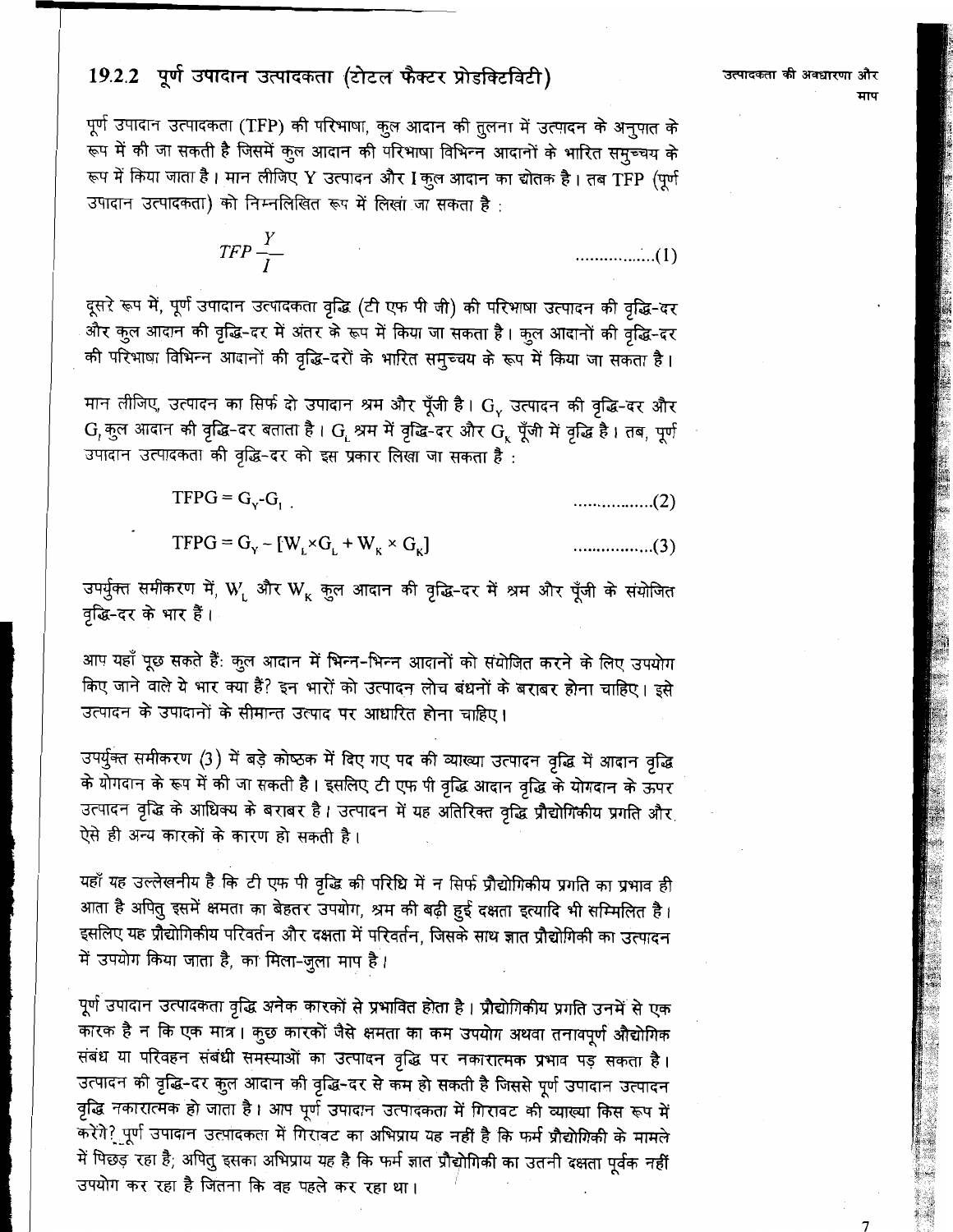### बोध प्रश्न 1

- $1)$  रिक्त स्थान की पूर्ति करें :
	- क) औद्योगिक उत्पादकता बढ़ने से ....................(तीव्र/मंद) औद्योगिक वृद्धि होती है। उपयोग होगा।
	- प्रदर्शित करता है। पूर्ण उपादान उत्पादकता वृद्धि ...................................की वृद्धि-दर
- सही के लिए 'हाँ' और गलत के लिए 'नहीं' लिखिए:  $2)$ 
	- i) विकासशील देशों में उद्योगों में उत्पादकता वृद्धि का प्रमुख स्रोत अनुसंधान और विकास है।
	- ii) उत्पादकता वृद्धि अन्तरराष्ट्रीय बाज़ार में प्रतिस्पर्धा बढ़ाने में सहायक होता है ।
	- iii) श्रमिक उत्पादकता और पूँजीगत उत्पादकता सदैव एक ही दिशा में गतिमान होते हैं ।
	- iv) यदि समग्र दक्षता अथवा पूर्ण उपादान उत्पादकता में गिरावट आ रही है तब भी श्रमिक उत्पादकता में वृद्धि हो सकती है।
- पूर्ण उपादान उत्पादकता में वृद्धि को प्रभावित करने वाले तीन कारकों को सूचीबद्ध कीजिए।  $3)$

# 19.3 पूर्ण उपादान उत्पादकता और उत्पाद फलन

पूर्ण उपादान उत्पादकता की अवधारणा उत्पाद फलन की अवधारणा से अभिन्न रूप से जुड़ा हुआ है। वस्तुत: पूर्ण उपादान उत्पादकता वृद्धि दो समयों में उत्पाद फलन में हुए परिवर्तन को दर्शाता है ।

उत्पाद फलन क्या है? उत्पाद फलन उपयोग किए गए आदान और उससे होने वाले उत्पादन के बीच संबंध है। यह विद्यमान प्रौद्योगिकी का उपयोग कर आदानों के दिए गए समुहों से किए जा सकने वाले उत्पादन की मात्रा (अधिकतम) को दर्शाने वाला समीकरण अथवा ग्राफ है। इस प्रकार उत्पाद फलन से उत्पादन की प्रौद्योगिकी का भी पता चलता है। प्रौद्योगिकी में प्रगति से उत्पाद फलन में परिवर्तन आता है।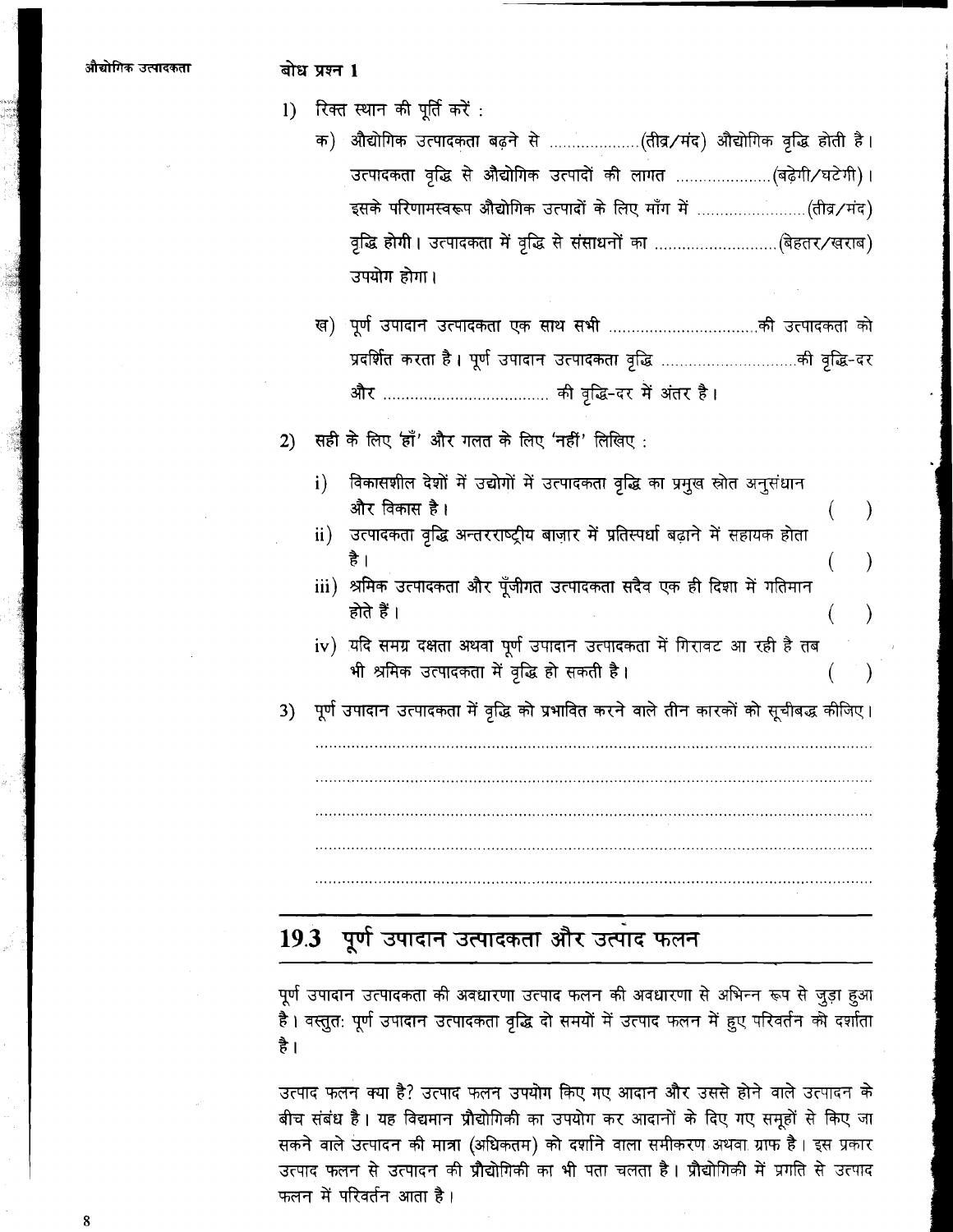उत्पाद फलन को सम मात्रा (आइसोक्वान्ट्स) रेखाचित्र द्वारा दिखलाया जा सकता है। आप सममात्रा रेखा के संबंध में अवश्य जानते होंगे विस्तार से आपने ई.ई.सी.-11 में पढ़ा होगा। सममात्रा रेखा आदान स्थान में एक ऐसा वक्र है जो आदानों के सभी संभव समच्चयों को दर्शाता है जिससे दिए गए स्तर पर उत्पादन हो सकता है। उत्पादन के प्रत्येक स्तर के लिए एक सममात्रा रेखा है। पौद्योगिकीय प्रगति के कारण सममात्रा रेखा अन्दर की ओर खिसक जाती है। लेकिन यह अन्दर की ओर क्यों खिसकती है? सममात्रा रेखा अंदर की ओर इसलिए खिसकती है कि आधनिक प्रौद्योगिकी के परिणामस्वरूप कम आदान से ही दिए गए स्तर पर उत्पादन करना अथवा आदान के उसी स्तर से अधिक उत्पादन करना संभव हो जाता है।

अब हम एक औद्योगिक फर्म पर विचार करते हैं और दो आदान उत्पाद फलन का सरल उदाहरण लेते हैं। यह फर्म 1000 इकाइयों का उत्पादन कर रहा है। दो आदान, श्रम और पुँजी हैं। इसे और सरल बनाने के लिए हम यह भी मान लेते हैं कि बड़े पैमाने की मितव्ययिता या बड़े पैमाने की अपमितव्ययिता नहीं है। दूसरे शब्दों में, हम मान लेते हैं कि समानपातिक प्रतिफल है। इसका अर्थ है कि यदि श्रम और पूँजी दोनों आदानों में 10 प्रतिशत की वृद्धि होती है तब उत्पादन में 10 प्रतिशत की वृद्धि होगी।

आकृति 19.1 देखें। इसमें 1000 इकाइयों के उत्पादन को सममात्रा रेखाचित्र के सहारे दिखाया गया है। श्रम और पूँजी दो रेखाओं के द्वारा निरूपित की गई हैं। अवधि 1 में, फर्म बिंद A पर कार्यशील है। अवधि 1 में, सममात्रा वक़ OO द्वारा दिखलाया गया है। यह श्रम और पँजी के सभी समच्चयों को दिखलाता है जिससे 1000 इकाइयों का उत्पादन हो सकता है।

.<br>अब हम अवधि 2 में प्रौद्योगिकीय प्रगति के कारण सममात्रा वक्र के अंदर की ओर खिसकने पर विचार करते हैं। हम मान लेते हैं कि फर्म का उत्पादन स्तर उतना ही है। नई सममात्रा वक्र RR' है। अवधि 2 में, फर्म B बिन्दु पर कार्यशील है। बिन्दु A से बिन्दु B तक उतार चढ़ाव को दो भागों में बाँटा जा सकता है : (1)A से C रेखा उत्पाद फलन (प्रौद्योगिकीय प्रगति) में परिवर्तन को प्रदर्शित करता है। और (2) C से B रेखा उपादान प्रतिस्थापन को दिखलाता है। A C पूर्ण उपादान उत्पादकता वृद्धि को दर्शाता है।



उत्पादकता की अवधारणा और

आकृति 19.1 : उत्पादन फलन और सममात्रा रेखा में परिवर्तन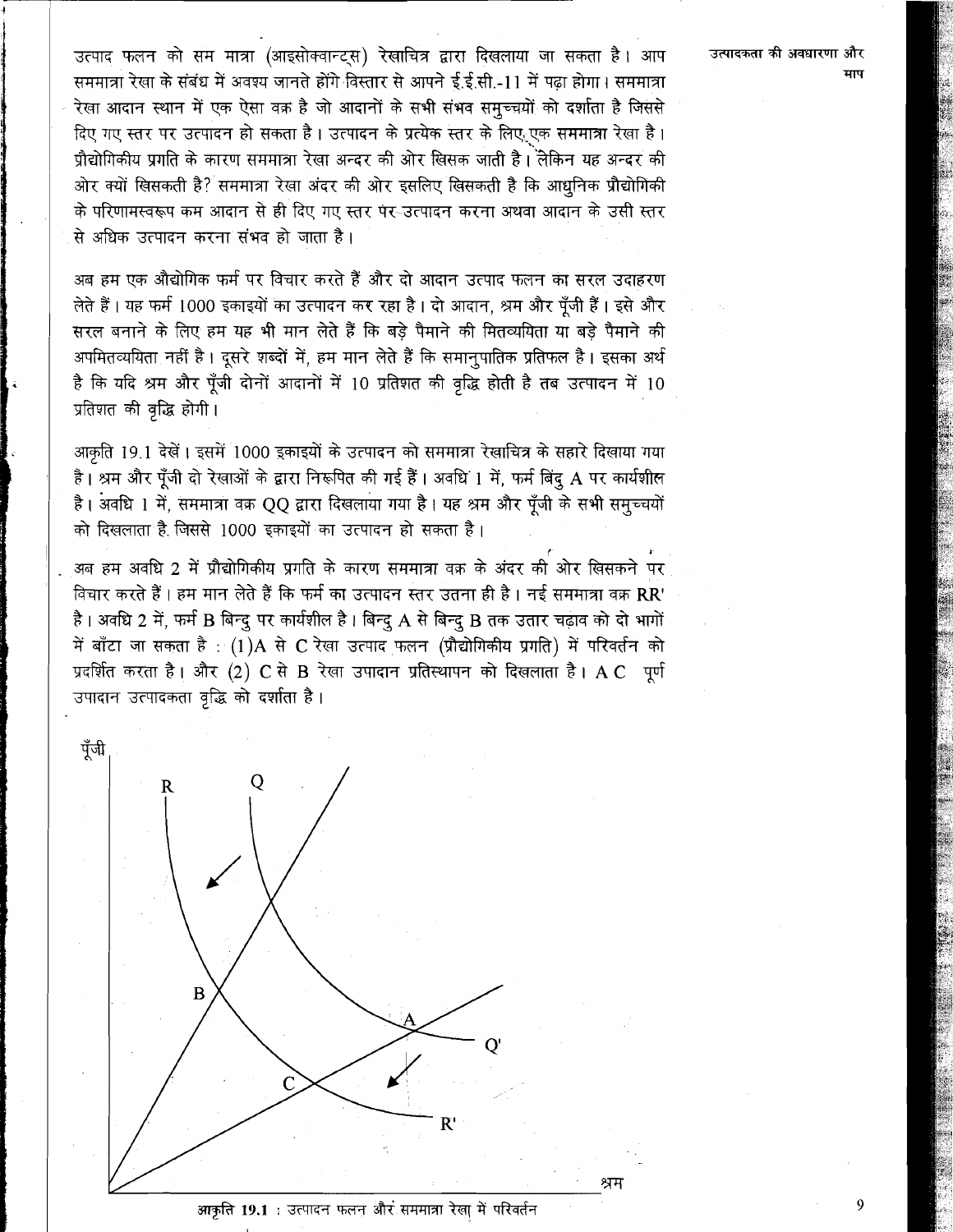औद्योगिक उत्पादकता

सैद्धान्तिक रूप से, उत्पाद फलन में परिवर्तन की पहचान करना सरल है। किंतु, औद्योगिक फर्मों संबंधी वास्तविक आँकड़ों से उत्पादन फलन में बदलाव का अनुमान करने में कठिनाइयाँ हैं। हमारे पास अवधि 1 और 2 में उत्पादन और आदान संबंधी सही-सही आँकड़े होने पर भी ये हमें A और B बिन्दू दिखलाते हैं। हमें C बिन्दू नहीं मिलता है। इस प्रकार, पूर्ण उपादान उत्पादकता के अनूमान में महत्त्वपूर्ण प्रश्न यह है कि हम कैसे बिन्दू C खोजें ताकि हम उपादान प्रतिस्थापन्न के प्रभाव को उत्पाद फलन में परितर्वन के प्रभाव से अलग कर सकें।

अब आकृति 19.2 देखें। यह भिन्न प्रकार से उत्पाद फलन का रेखाचित्रीय प्रस्तुतीकरण है। इस आकृति में पूँजी-श्रम अनूपात X रेखा और उत्पादन-श्रम अनूपात Y रेखा से दिखलाया गया है। अवधि 1 में उत्पाद फलन OQ वक्र से पता चलता है। यह श्रम उत्पादकता और पूँजी गहनता के बीच संबंध (पूँजी-श्रम अनुपात) प्रदर्शित करता है। पूँजी गहनता में वृद्धि के साथ ही श्रम उत्पादकता भी बढ़ती है और इसका कारण है उपादान प्रतिस्थापन्न। अवधि 1 में फर्म बिन्दु A पर कार्य करता है।



आकृति 19.2 : श्रम उत्पादकता और पूँजी गहनता के बीच संबंध पर प्रौद्योगिकीय प्रगति का प्रभाव

अवधि 2 में, उत्पाद फलन में परिवर्तन प्रौद्योगिकीय प्रगति के कारण होता है। श्रम और पूँजी के उसी स्तर से अधिक उत्पादन करना संभव हो जाता है। इस प्रकार, उत्पादन-श्रम अनूपात और पूँजी-श्रम अनुपात के बीच संबंध दिखलाने वाला वक्र उर्ध्वगामी दिशा में खिसकता होता है। नया वक्र OR है। फर्म अवधि 2 में बिन्दु B पर कार्यशील है। A से B तक उतार-चढ़ाव को दो भागों में विभाजित किया जा सकता है : पहला A से D तक जो उपादान प्रतिस्थापन्न है और दूसरा D से B तक जो उत्पाद फलन अथवा प्रौद्योगिकीय प्रगति में परिवर्तन के कारण है।

बोध प्रश्न 2

- रिक्त स्थान की पूर्ति करें :  $\mathbf{I}$ 
	- क) उत्पाद फलन एक समीकरण अथवा ग्राफ है जो विद्यमान प्रौद्योगिकी का उपयोग कर .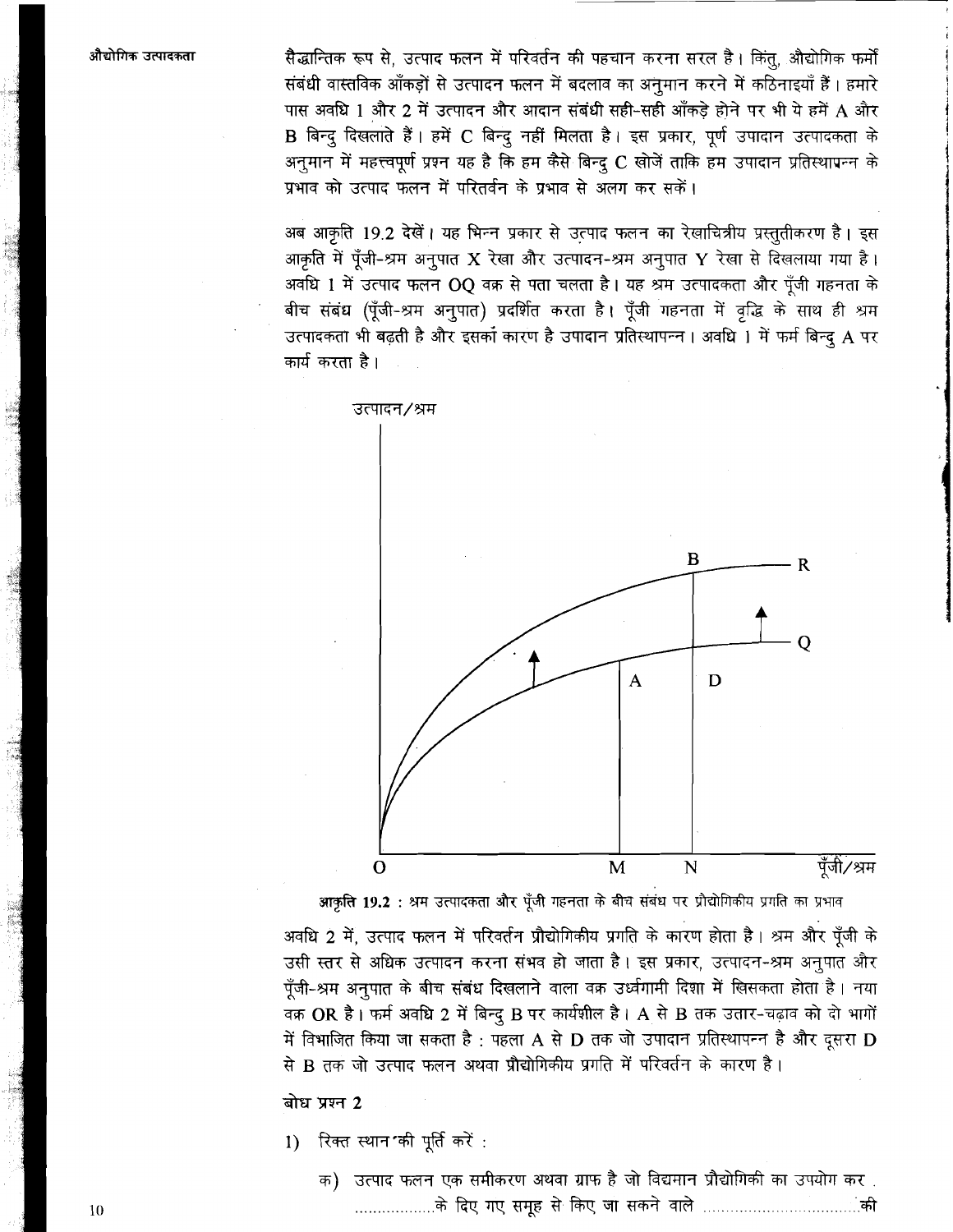अधिकतम मात्रा को दर्शाता है। पूर्ण उपादान उत्पादकता वृद्धि दो समयों में उत्पाद 

- सभी संभव समूच्चयों का दर्शाता है जिससे दिए गए स्तर पर ................................ ओर लिसकती है।
- 

समानुपाती प्रतिलाभ से आप क्या समझते हैं?  $2)$ 

# 19.4 पूर्ण उपादान उत्पादकता (टोटल फैक्टर प्रोडक्टिविटी) की माप

हमने ऊपर पूर्ण उपादान उत्पादकता की अवधारणा और यह उत्पाद फलन से किस तरह से संबंधित है, विषय पर विचार किया है। अब हम पूर्ण उपादान उत्पादकता की माप की प्रणालियों का अध्ययन करते हैं। पूर्ण उपादान उत्पादकता (टी एफ पी) की माप के दो उपागम हैं : वृद्धि लेखा उपागम और अर्थमिति उपागम। आगे हम उन पर विचार <mark>करेंगे</mark>।

# $|19.4.1\rangle$  वृद्धि लेखा उपागम

वृद्धि लेखा उपागम में, (पूर्ण उपादान उत्पादकता) टी एफ पी की माप के लिए टी एफ पी सूचकांकों का उपयोग किया जाता है। कूल आदान में वृद्धि की गणना के लिए भार के रूप में उत्पादन के कारकों के आय अंश का उपयोग किया जाता है। टी एफ पी सूचकांकों की निम्नलिखित मान्यताएँ हैं। (1) बड़े पैमाने की मितव्ययिता अथवा अपमितव्ययिता नहीं है, और (2) पूर्ण प्रतियोगिता की स्थिति है और उत्पादन के कारकों का महत्त्व उनके सीमांत उत्पाद के अनुरूप दिया जाता है।

विभिन्न उपलब्ध टी एफ पी सूचकांकों में से, सोलो सूचकांक और आजकल ट्रांसलॉग सूचकांक का ु है इसके अत्यधिक प्रचलित रहा है। हम इन दोनों सूचकांकों का वर्णन इस प्रकार कर सकते हैं :

## मोलो सूचकांक

क्हाँ Y उत्पादन (योजित मूल्य), L श्रम आदान और K पूँजी आदान का सूचक है। मान लीजिए β योजित मूल्य में पूँजी का आय<sub>े</sub>अंश है। फिर, टी एफ पी का सोलो सूचकांक निम्नलिखित समीकरण द्वारा व्यक्त किया जाता हैै :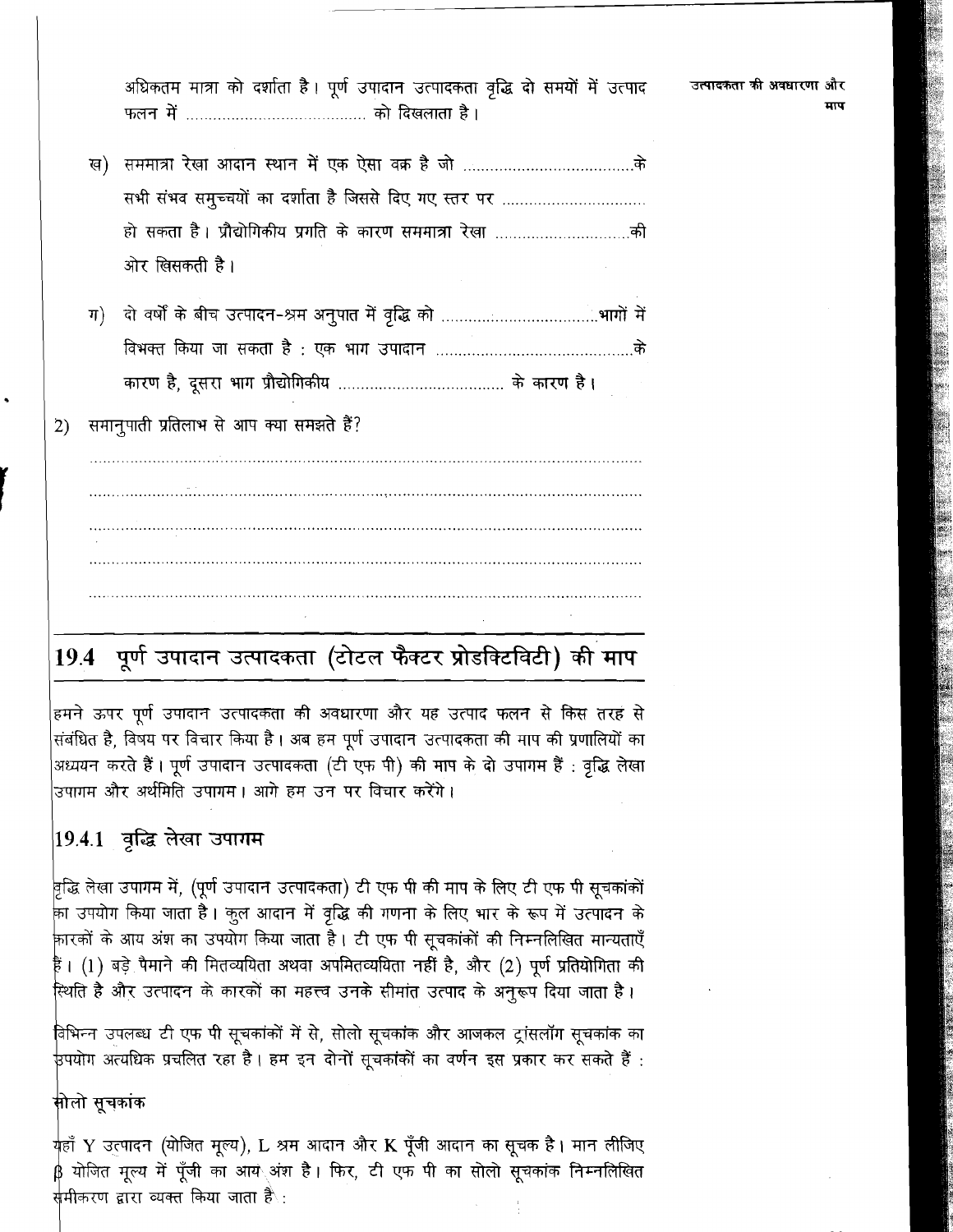औद्योगिक उंत्पादकता

$$
\frac{\Delta A}{A} = \frac{\Delta Y}{Y} - \left[ (1 - \beta) \frac{\Delta L}{L} + \beta \frac{\Delta K}{K} \right]
$$
 (4)

उपरोक्त समीकरण में, ∆Y/Y उत्पादन की वृद्धि-दर है, ∆L/L श्रम आदान की वृद्धि-दर है और  $\Delta$ K/K पूँजी आदान की वृद्धि-दर है।  $\Delta$ A/A पूर्ण उपादान उत्पादकता की वृद्धि-दर है।

सोलो सूचकांक की सबसे बड़ी सीमा इसकी यह मान्यता है कि श्रम और पूँजी के बीच प्रतिस्थापन्न लोच एक-दूसरे के बराबर है। दूसरे शब्दों में, मान्यता यह है कि यदि मजदूरी दर में 10 प्रतिशत की वृद्धि होती है तो नियोजन में 10 प्रतिशत की कमी आएगी। समानुपातिक प्रस्थिापन्न लोच की मान्यता का अभिप्राय यह है कि श्रम और पूँजी का आय अंश स्थिर रहता है।

### ट्रासंलॉग सूचकांक

टी एफ पी का ट्रांसलॉग सूचकांक सोलो सूचकांक की अपेक्षा अच्छा है क्योंकि यह उत्पादन के कारकों के बीच प्रतिस्थापन्न लोच के संबंध में कठोर मान्यता नहीं रखता है। इसमें परिवर्ती प्रतिस्थापन्न लोच की गुंजाइश है। ट्रांसलॉग सूचकांक का दूसरा लाभ यह है कि इसमें प्रौद्योगिकीय प्रगति के हिक्स तटस्थ होने की आवश्यकता नहीं है। प्रौद्योगिकीय प्रगति को तब हिक्स तटस्थ कहा जाता है यदि इससे श्रम और पूँजी की सीमान्त उत्पादकता में समानुपातिक वृद्धि होती है। ट्रांसलॉग सूचकांक प्रौद्योगिकीय परिवर्तन के तटस्थ नहीं होने पर भी अर्थात् श्रम-बचत या पूँजी-बचत करने की इसकी विशेषता होने के बावजूद भी उत्पाद फलन में परिवर्तन का अनुमान लगा लेता है। टी एफ पी वृद्धि के ट्रांसलॉग सूचकांक को निम्नलिखित समीकरण द्वारा अभिवयक्त किया जा सकता है : .

$$
\Delta ln \text{ TEP}(t) = \Delta ln Y(t) - \left[ \frac{SL(t) + SL(t - t)}{2} \Delta ln L(t) \right] - \left[ \frac{SK(t) + SK(t - t)}{2} \times ln \Delta k(t) \right]
$$
\n(5)

उपर्युक्त समीकरण में Y उत्पादन, L श्रम और K पूँजी है। SL श्रम का आय अंश है तथा SK पूँजी का आय अंश है।  $\Delta ln$  TFP प्रौद्योगिकीय परिवर्तन की दर अथवा पूर्ण उपादान उत्पादकता की वृद्धि-दर है।

्इसे और स्पष्ट करने के लिए, प्रौद्योगिकीय परिवर्तन के ट्रांसलॉग सूचकांक की गणना के निम्नलिखित चरण है:

- पिछले वर्ष की तुलना में चालू वर्ष का उत्पादन अनुपात लीजिए, अर्थात्  $Y(t)/Y(t-1)$
- इस अनुपात का लॉगरिथ्म (मूल) लीजिए अर्थात् In [Y (t)/Y (t-1)]। यह उत्पादन में वृद्धि को दर्शाता है।
- इसी तरह से क्रमश: In [L (t)/L (t-1)] और In [K (t)/K (t-1)] की गणना करें। यह श्रम और पूँजी आदान में वृद्धि-दर हैं।
- ्चालू वर्ष और पिछले वर्ष में श्रम का अंश लीजिए और औसत निकालिए, अर्थात्  $[SL(t) + SL(t-1)]/2$
- ंइसी रीति से, पूँजी के औसत अंश की गुणना <del>करें, अर्थात् [SK (t).'+</del> SK (t-1)]/2
- ∝ टी एफ<sub>ैं</sub>पी <u>में परि</u>वर्तन की दर निकालने के लिए उपर्युक्त समीकरण 5 का उपयोग करें ।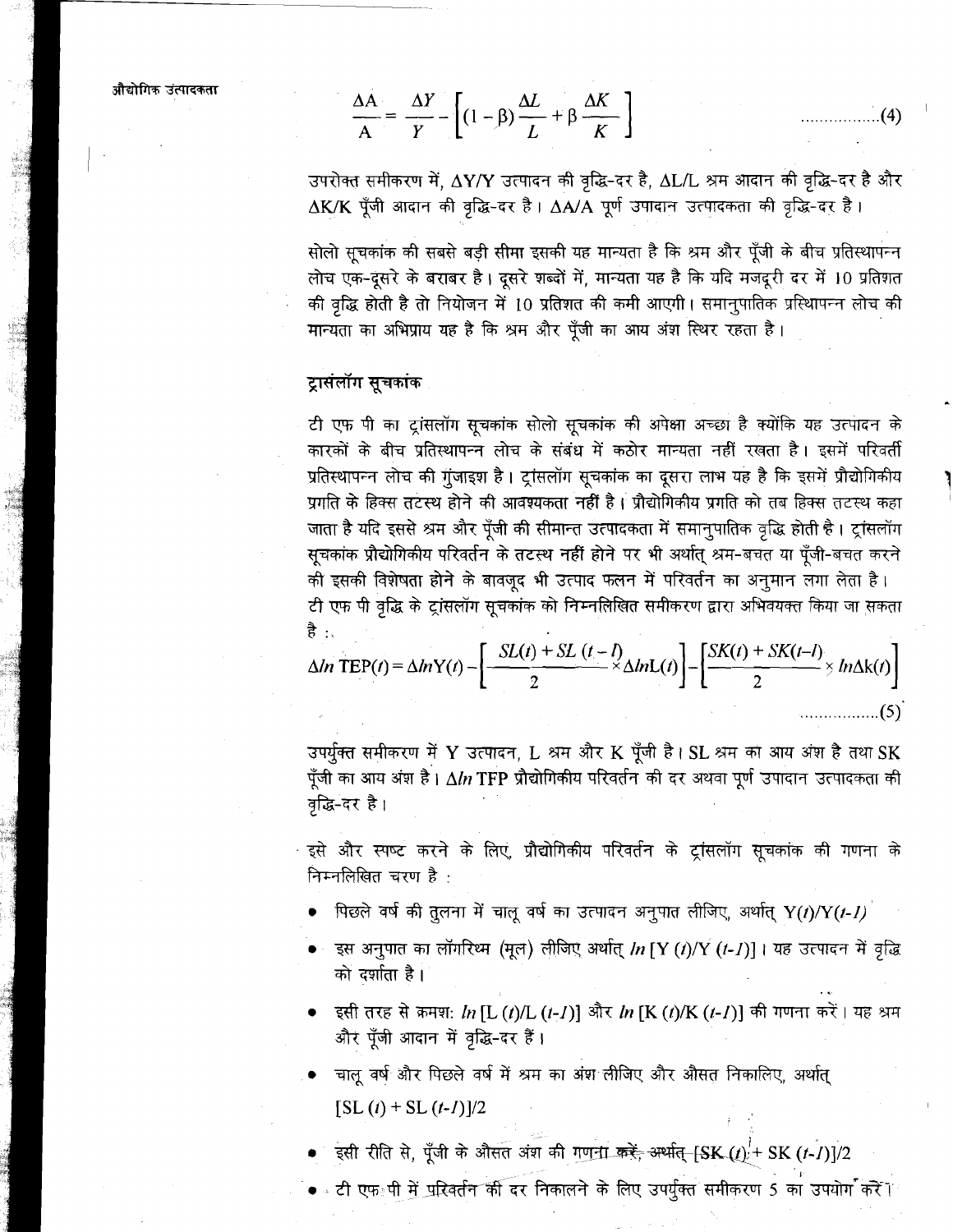#### अर्थमिति उपागम 1942

-अर्थमिति उपागम में, हम अवरोही विश्लेषण करके उत्पाद फलन का अनूमान लगाते हैं तथा अनुमानित उत्पाद फलन से प्रौद्योगिकीय प्रगति की दर निकालते हैं।

उत्पादकता अध्ययनों में सामान्यतया कॉब-डगलस उत्पाद फलन का उपयोग किया गया है। लॉगरिथ्म में. कॉब-डगलस उत्पाद फलन को इस प्रकार लिखा जा सकता है:

$$
ln Y = lnA + \alpha ln L + \beta ln K + \lambda t
$$
 (6)

जिसमें Y उत्पादन, L श्रम, K पूँजी और t समय (वर्ष) है। इस समीकरण में, A कार्यक्षमता पैमाना है, α और β श्रम और पूँजी (उत्पादन लोचों) का गुणांक और λ प्रौद्योगिकीय प्रगति की दर है।

कॉब-डगलस उत्पाद फलन की सहायता से ही टी एफ पी वृद्धि का अनुमान लगाने के निम्नलिखित चरण हैं:

- उत्पादन (Y), श्रम (L) और पूँजी (K) संबंधी समय श्रृंखला (टाइम सीरीज) आँकड़ा लें।
- समय प्रवृत्ति (टाइम ट्रेंड) चर लें (पहले वर्ष के लिए एक, दूसरे वर्ष के लिए दो और इसी तरह से आगे)
- $ln(Y)$  प्राप्त करने के लिए उत्पादन शृंखला का लॉगरिथ्म लें।
- इसी प्रकार  $\ln$  (L) और  $\ln$  (K) निकालिए।
- तीन स्पष्टीकरण योग्य चरों In(L), In(K) और t पर In(Y) अवरोह करें।
- समय प्रवृत्ति (टाइम ट्रेंड) चर का गुणांक प्रौद्योगिकीय प्रगति की दर है।

#### पूर्ण उपादान उत्पादकता (टी एफ पी) माप की सीमाएँ 19.4.3

हमने ऊपर देखा कि टी एफ पी माप की वृद्धि लेखा उपागम कतिपय अत्यधिक प्रतिबंधात्मक मान्यताओं पर आधारित हैं जैसे कि समानुपातिक लाभ, पूर्ण प्रतियोगिता, और उत्पादन के कारकों को उनके सीमान्त उत्पाद के अनुरूप चुकाना। ये मान्यताएँ विशेष रूप से विकासशील देशों में यथार्थवादी नहीं है। विकासशील देशों में बाज़ार अपूर्ण होते हैं और उत्पादन के कारकों द्वारा प्राप्त आयों को उनके सीमान्त उत्पाद के बराबर होने की संभावना नहीं रहती है। चूँकि ये मान्यताएँ यथार्थवादी नहीं हैं; वृद्धि लेखा उपागम द्वारा निकाले गये टी एफ पी वृद्धि-दर के अनुमानों में त्रुटि हो सकती है।

अर्थमिति उपागम (उत्पाद फलन के अनुमान पर आधारित) में इन प्रतिबन्धात्मक मान्यताओं की आवश्यकता नहीं है। इसलिए, इस अर्थ में अर्थमिति उपागम बेहतर है। तथापि, इस उपागम की भी कुछ सीमाएँ हैं। एक, इसमें यह मानना होगा कि प्रौद्योगिकी प्रगति सभी वर्षों में एक समान हैं। दो, प्रौद्योगिकी परिवर्तन की दर का अनुमान बहुधा बहु-समरेखा की समस्या से गंभीर तौर पर ग्रस्त रहता है। बहु समरेखा अवरोह विश्लेषण में अनुमान लगाने की समस्या है जिसका कारण विवरणात्मक चरों के बीच अत्यधिक अन्तरसंबंध है। उत्पाद फलन के अनुमान में यह समस्या आती है क्योंकि सामान्यतया पूँजी संबंधी (श्रम भी) समय शृंखला (टाइम सीरीज) और समय प्रवृत्ति चरों के बीच अत्यधिक अन्तर्संबंध होता है।

इन दोनों उपागमों की एक उभयनिष्ठ सीमा अथवा मान्यता यह है कि प्रौद्योगिकीय परिवर्तन को अलग किया जा सकता है। यह मान लिया जाता है कि तकनीकी ज्ञान में वृद्धि होने से नई और पुरानी दोनों प्रकार की मशीनों को बराबर-बराबर फायदा होता है। यह मान्यता यथार्थवादी नहीं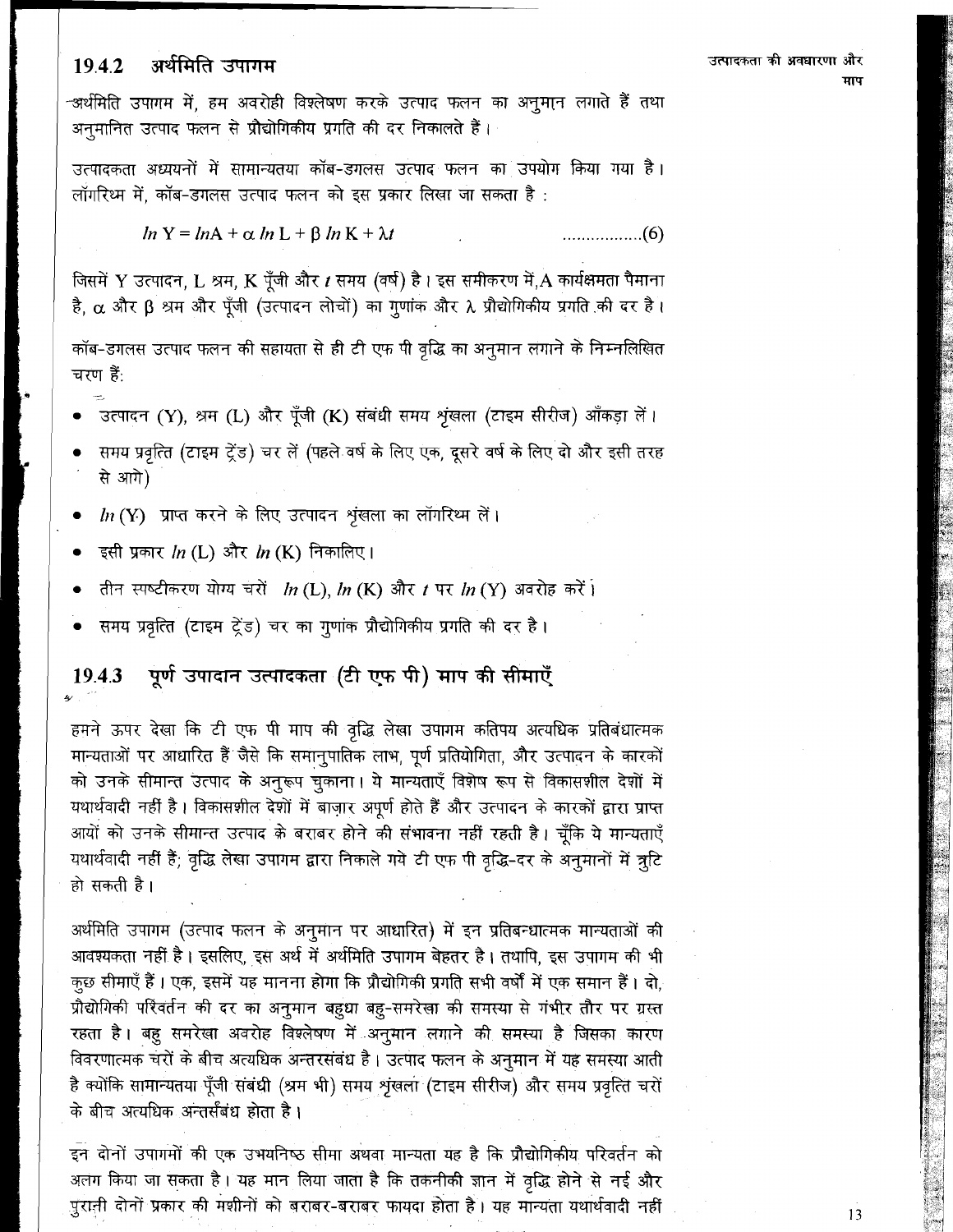|  | है। अधिकांश मामलों में, यदि प्रौद्योगिकी में प्रगति होती है तो फर्मों को नई मशीनें खरीदनी पड़ेगी |  |  |  |  |  |  |
|--|--------------------------------------------------------------------------------------------------|--|--|--|--|--|--|
|  | और नई प्रौद्योगिकी का लाभ उठाने के लिए पुरानी मशीनों को बदलना पड़ेगा।                            |  |  |  |  |  |  |

बोध पश्न 3

1) टी एफ पी माप के वृद्धि लेखा उपागम की बुनियादी महत्त्वपूर्ण मान्यताएँ कौन-सी हैं।

टी एफ पी माप की अर्थमिति उपागम की दो सीमाएँ बताइए।  $2)$ 

- 
- 3) सही के लिए (हाँ) गलत के लिए (नहीं) लिखिए :
	- i) सोलो सूचकांक की मान्यता है कि प्रतिस्थापन्न लोच शून्य के बराबर होना चाहिए।
	- ii) ट्रांसलॉग सूचकांक प्रतिस्थापन्न लोच के संबंध में कठोर मान्यताएँ नहीं रखता है।
	- iii) ट्रांसलॉग सूचकांक की मान्यता है कि प्रौद्योगिकीय परिवर्तन हिक्स-तटस्थ होना चाहिए।
	- iv) टी एफ पी माप की वृद्धि लेखा और उत्पाद फलन दोनों उपागम की यह मान्यता है कि प्रौद्योगिकीय प्रगति को अलग किया जा सकता है।

# 19.5 तकनीकी दक्षता-अवधारणा और पूर्ण उपादान उत्पादकता के साथ संबंध

हम उत्पाद फलन की परिभाषा, आदानों के दिए गए समूह से उत्पादित किए जा सकने योग्य निर्गत की अधिकतम मात्रा दर्शाने वाले समीकरण या ग्राफ के रूप में कर सकते हैं। वास्तव में, ऐसी संभावना बहुत कम है कि फर्म उपयोग की गई आदानों से की जा सकने वाली उत्पादन की अधिकतम मात्रा के बराबर उत्पादन अपने यहाँ कर सकें। वास्तविक निर्गत सामान्यतया प्रबन्धकीय लापरवाहियों, कर्मचारियों में प्रतिबद्धता की कमी, विद्युत आपूर्ति में बाधाओं और अन्य आवश्यक आदानों की कमी इत्यादि के कारण संभाव्य उत्पादन से कम रह जाता है। इस प्रकार, कुछ ही फर्म पुरा-पुरा उत्पादन कर रहे होंगे जबकि अधिकांश संभाव्य निर्गत क्षमता से कम पर कार्य कर रहे होंगे ।

एक फर्म की तकनीकी दक्षता की परिभाषा संभाव्य निर्गत की तुलना में वास्तविक निर्गत के अनुपात के रूप में किया जा सकता है। संभाव्य निर्गत प्रदत्त उत्पादन प्रौद्योगिकी की सहायता से फर्म द्वारा उपयोग की गई आदानों से उत्पादित हो सकने योग्य अधिकतम निर्गत है। यदि अनुपात एक एक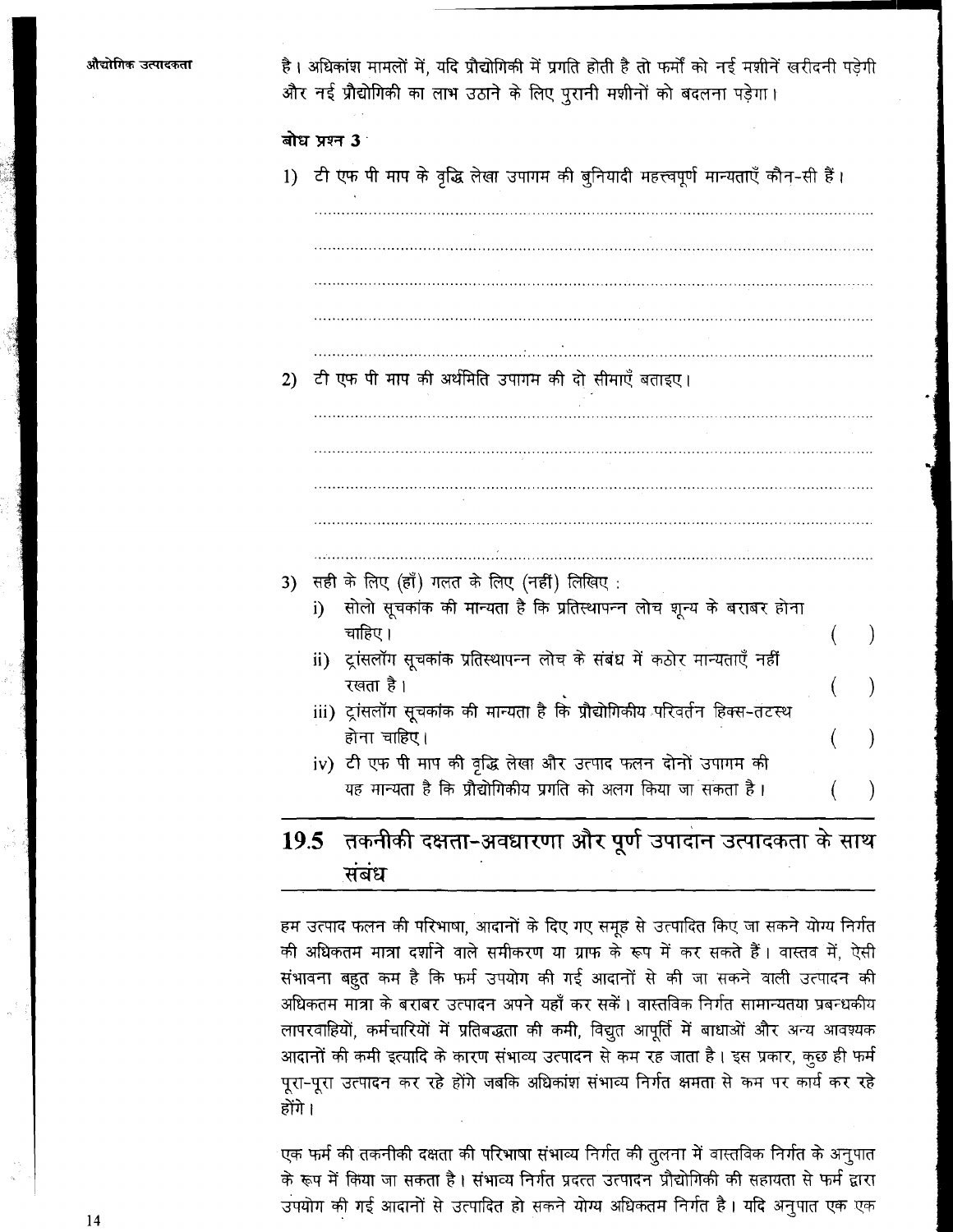के बराबर है तो फर्म की तकनीकी दक्षता शत-प्रतिशत है। यदि अनुपात एक से कम है तो तकनीकी दक्षता में कुछ कमी है। अनुपात जितना कम होगा, तकनीकी दक्षता की कमी भी उतनी ही ज़्यादा होगी ।

हमने ऊपर देखा कि पूर्ण उपादान उत्पादकता वृद्धि तकनीकी ज्ञान में प्रगति और कार्यकुशलता में सुधार जिसके साथ ज्ञात प्रौद्योगिकी का प्रयोग किया जाता है के सम्मिलित प्रभाव की माप करता है। दूसरा घटक तकनीकी कार्यकुशैलता है। मशीनों की बेहतर देखभाल, प्रशिक्षण, अनुभव, उत्पादन के बेहतर संगठन, अच्छे श्रमिक-प्रबन्धन संबंधों, इत्यादि के कारण तकनीकी कार्यकुशलता में सुधार हो सकता है। इस प्रकार, पूर्ण उपादान उत्पादकता वृद्धि, प्रौद्योगिकीय प्रगति और तकनीकी कार्यकुशलता के बीच संबंध को निम्नवत् लिखा जा सकता है:

```
पूर्ण उपादान उत्पादकता = प्रोद्योगिकीय प्रगति + तकनीकी
```

```
कार्यकृशलता में वृद्धि (उत्पाद फलन में परिवर्तन)
```
हाल के कुछ अध्ययनों में, उत्पाद फलन में बदलाव और तकनीकी कार्यकुशलता में परिवर्तन के अलग-अलग अनुमान के लिए पद्धतियाँ विकसित की गई हैं। पूर्ण उपादान उत्पादकता वृद्धि की दर निकालने के लिए इन दोनों को जोड़ दिया जाता है।

### योजित मूल्य फलन बनाम सकल निर्गत फलन 19.6

उपर्युक्त चर्चा में, हमने दो-आदान ढाँचों पर विचार किया है। इन ढाँचों में, योजित मूल्य को फर्म के निर्गत के रूप में लिया गया है और श्रम तथा पूँजी को दो आदानों के रूप में लिया गया है। इस ढाँचे के लिए उत्पाद फलन को योजित मूल्य फलन कहा जाता है।

उत्पादकता के विश्लेषण के लिए योजित मूल्य फलन का प्रयोग काफी प्रचलित रहा है। भारतीय उद्योगों के लिए किए गए अधिकांश अध्ययन में योजित मूल्य फलन का प्रयोग किया गया है।

इस तथ्य को अधिक से अधिक स्वीकार किया जाने लगा है कि उद्योग स्तर पर उत्पादकता विश्लेषण करने के लिए योजित मूल्य फलन का प्रयोग उपयुक्त नही है। इसके बदले में, सकल निर्गत फलन का उपयोग करना चाहिए। सकल निर्गत फलन में उत्पादन के सकल मूल्य को निर्गत के रूप में लिया जाता है और श्रम, पूँजी तथा अर्द्धनिर्मित आदानों (सामग्रियों, ऊर्जा) को आदान के रूप में लिया जाता है।

सकल निर्गत फलन के निम्नलिखित लाभ हैं :

- यह श्रम और पूँजी के साथ सामग्रियों को भी समरूप महत्त्व देता है। यहाँ यह तर्क देना उपयुक्त i) होगा कि फर्म श्रम और पूँजी के साथ संयुक्त रूप से सामग्री आदान का चयन करते हैं तथा इन तीनों आदानों में प्रतिस्थापन्न संभावनाओं का भी ध्यान रखा जाता है। इस प्रकार, समरूप महत्त्व अधिक युक्तिसंगत है।
- ii) योजित मूल्य फलन में सामग्रियों, श्रम और पूँजी के बीच प्रतिस्थापन्न संभावनाओं के बारे में अत्यधिक प्रतिबन्धात्मक मान्यताएँ अन्तर्निहित हैं। यदि सकल निर्गत फलन का प्रयोग किया जाता है तो इन मान्यताओं की आवश्यकता नहीं है।

भारत में औद्योगिक उत्पादकता संबंधी नवीनतम अध्ययनों में योजित-मूल्य फलन की जगह सकल निर्गत फलन का प्रयोग किया है। ऊपर उप-भाग 19.4.1 में दिखाए गए ट्रांसलॉग सूचकांक का दो  $+\theta$  are  $\theta$  and  $\theta$  and  $\theta$  are  $\theta$  and  $\theta$  are  $\theta$  and  $\theta$  and  $\theta$  and  $\theta$  and  $\theta$  and  $\theta$  and  $\theta$  and  $\theta$  and  $\theta$  and  $\theta$  and  $\theta$  and  $\theta$  and  $\theta$  and  $\theta$  and  $\theta$  and  $\theta$  and  $\theta$  and  $\theta$  and  $\theta$ 

उत्पादकता की अवधारणा और माप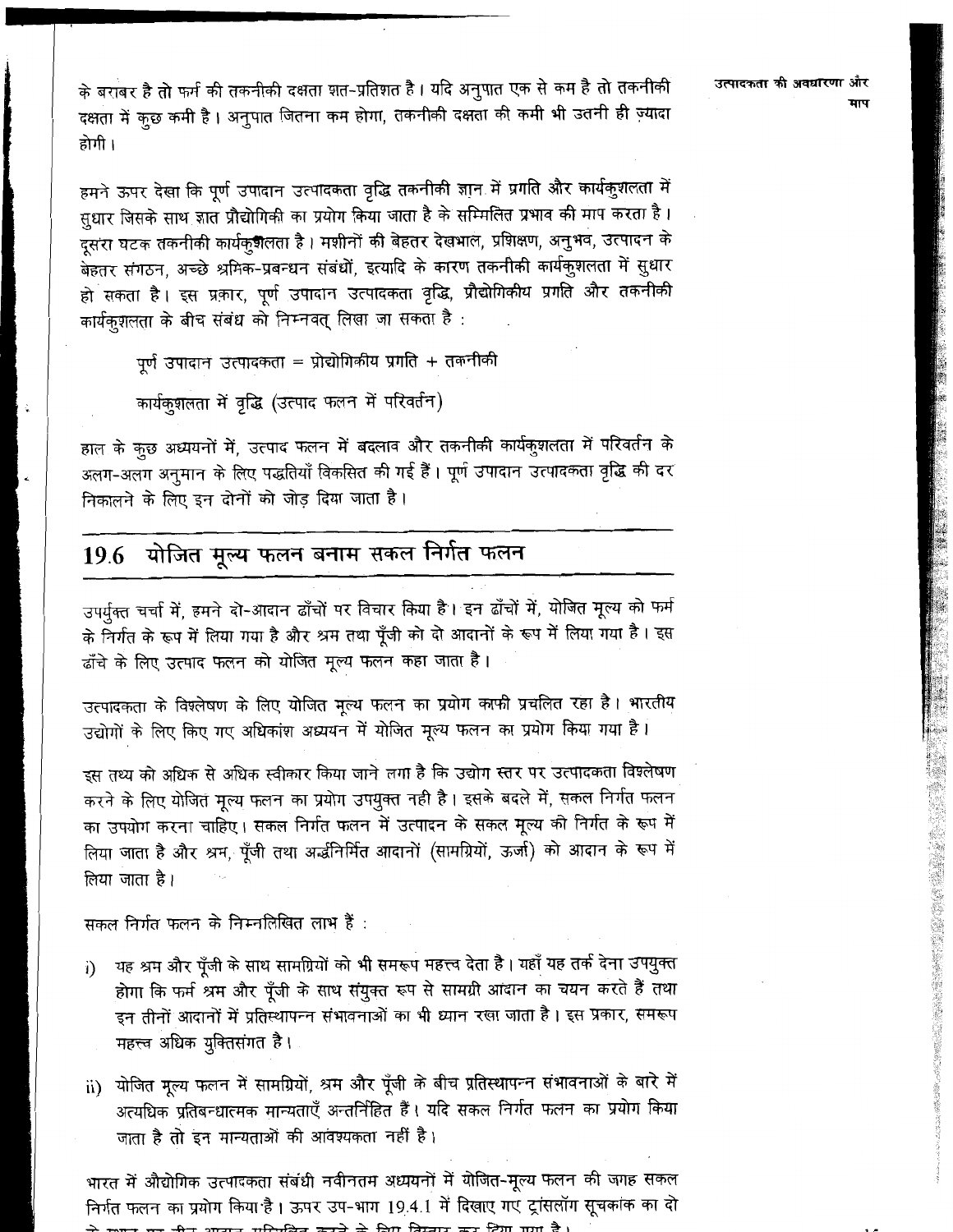### बोध प्रश्न 4

1) रिक्त स्थानों की पूर्ति करें :

| में वास्तविक निर्गत के अनुपात के रूप में की जा सकती है जिसमें संभाव्य निर्गत प्रदत्त |  |
|--------------------------------------------------------------------------------------|--|
| उत्पादन प्रौद्योगिकी की सहायता से फर्म द्वारा उपयोग की गई आदानों से उत्पादित हो सकने |  |
|                                                                                      |  |
|                                                                                      |  |

2) पूर्ण उपादान उत्पादकता, प्रौद्योगिकीय प्रगति और तकनीकी दक्षता के बीच संबंध एक वाक्य में बताएँ।

3) उत्पादकता विश्लेषण के लिए योजित मूल्य फलन की तुलना में सकल निर्गत फलन को अधिक प्राथमिकता दी जाती है, क्यों?

#### 19.7 सारांश

उत्पादकता वृद्धि से औद्योगिक विकास और अन्तरराष्ट्रीय प्रतिस्पर्धात्मकता दोनों को बढ़ावा मिलता है और विकासशील देशों के लिए ये दोनों महत्त्वपूर्ण हैं।

श्रम की तुलना में निर्गत के अनुपात से हमें श्रम उत्पादकता के माप का पता चलता है। पूँजी आदान की तुलना में निर्गत के अनुपात से हमें पूँजी उत्पादकता का माप मिलता है। यद्यपि कि आंशिक उत्पादकता माप उपयोगी है, किंतु इसकी अपनी सीमाएँ हैं। आंशिक उत्पादकता माप से जुड़ी समस्याओं का समाधान पूर्ण उपादान उत्पादकता की गणना करके किया जा सकता है क्योंकि यह सभी आदानों को एक साथ लेकर उत्पादकता बताता है।

पूर्ण उपादान उत्पादकता की परिभाषा कुल आदान की तुलना में निर्गत के अनुपात के रूप में दी जा सकती है। अन्यथा, पूर्ण उपादान उत्पादकता वृद्धि की परिभाषा निर्गत की वृद्धि-दर और कुल आदान की वृद्धि-दर के बीच अंतर जो विभिन्न आदानों की वृद्धि-दरों का भारित संयोजन है, के रूप में की जा सकती है।

पूर्ण उपादान उत्पादकता में न सिर्फ प्रौद्योगिकीय प्रगति अपितु क्षमता के बेहतर उपयोग, श्रमिकों की बढी हुई कार्यकशलता. इत्यादि का प्रभाव भी सम्मिलित है । इसलिए यह प्रौद्योगिकीय परिवर्तन और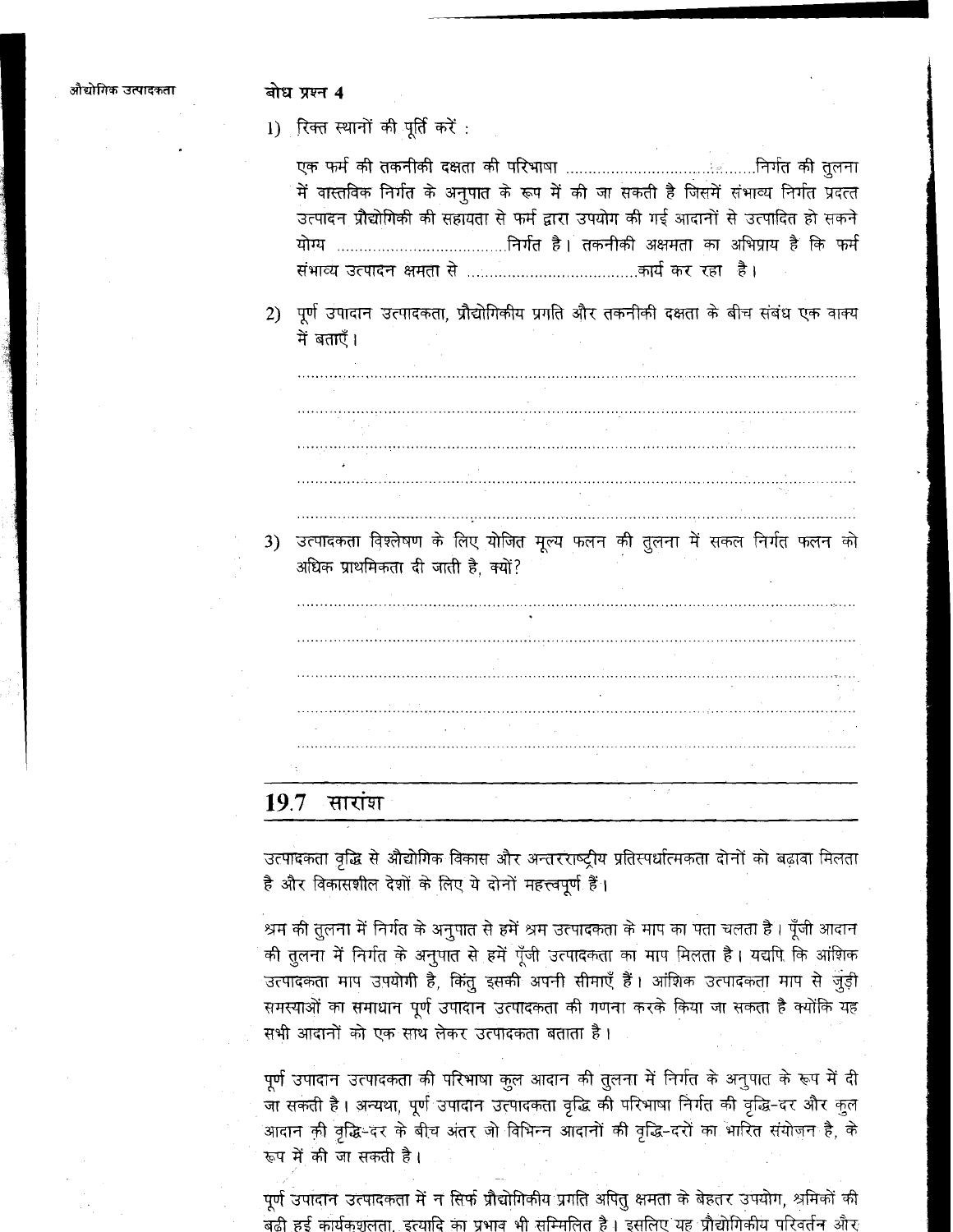कार्यकुशलता में परिवर्तन जिसकी सहायता से ज्ञात प्रौद्योगिकी का उत्पादन में प्रयोग किया जाता है, का सम्मिलित माप है।

उत्पादकता की अवधारणा और

पूर्ण उपादान उत्पादकता की अवधारणा का उत्पाद फलन की अवधारणा से निकट संबंध है। पूर्ण उपादान उत्पादकता में वृद्धि प्रौद्योगिकीय प्रगति के कारण दो समयों के बीच उत्पाद फलन में होने वाले परिवर्तन का द्योतक है।

पूर्ण उपादान उत्पादकता वृद्धि के माप के दो उपागम हैं : वृद्धि लेखा उपागम और अर्थमिति ्<br>उपागम। वृद्धि लेखा उपागम में टी एफ पी सूचकांकों (ट्रांसलॉग सूचकांक की भाँति) का उपयोग किया जाता है। अर्थमिति उपागम में, उत्पाद फलन का अनुमान अवरोह विश्लेषण के द्वारा किया जाता है। वृद्धि लेखा विश्लेषण उपागम की कुछ अत्यन्त ही प्रतिबन्धात्मक मान्यताएँ हैं : समानुपातिक प्रतिलाभ, पूर्ण प्रतियोगिता और उत्पादन के कारक जिन्हें सीमान्त उत्पाद के बराबर महत्त्व दिया जा रहा है। उत्पाद फलन उपागम में इस उपागम की आवश्यकता नहीं होती है किंतु, इस उपागम के माध्यम से प्राप्त अनुमान बहुधा बहु-समरेखीय की समस्या द्वारा ग्रस्त होते हैं।

एक फर्म की तकनीकी दक्षता संभाव्य निर्गत की तुलना में वास्तविक निर्गत का अनुपात है, जिसमें संभाव्य निर्गत प्रदत्त प्रौद्योगिकी की सहायता से फर्म में नियोजित आदानों से उत्पादित हो सकने योग्य अधिकतम निर्गत है। पूर्ण उपादान उत्पादकता वृद्धि को प्रौद्योगिकीय प्रगति और तकनीकी कार्यकुशलता में परिवर्तन की दर के कुल जोड़ के रूप में लिखा जा सकता है।

उत्पादकता विश्लेषण में योजित मूल्य फलन का उपयोग काफी प्रचलित रहा है। किंतु योजित मूल्य फलन की गंभीर कमियाँ हैं और सकल निर्गत फलन का उपयोग करना श्रेयस्कर है क्योंकि यह श्रम और पूँजी के साथ-साथ आदान के रूप में सामग्रियों को भी समरूप महत्त्व देता है।

| 19.8 शब्दावली     |                                                                                                                                                                                                        |
|-------------------|--------------------------------------------------------------------------------------------------------------------------------------------------------------------------------------------------------|
| योजित मूल्य       | उत्पादन मूल्य जिसमें से उत्पादन में प्रयुक्त<br>अर्धनिर्मित आदानों (सामग्रियों, ईंधन, विद्युत इत्यादि)<br>का मूल्य घटा दिया जाता है।                                                                   |
| योजित मूल्य फलन   | उत्पाद फलन जिसमें योजित मूल्य को निर्गत और<br>श्रम तथा पूँजी को उत्पादन में प्रयुक्त दो आदान<br>माना जाता है।                                                                                          |
| सकल निर्गत फलन    | उत्पाद फलन जिसमें उत्पादन के सकल मूल्य को<br>निर्गत और श्रम, पूँजी तथा सामग्रियों (ऊर्जा सहित)<br>को आदान के रूप में लिया जाता है।                                                                     |
| प्रतिस्थापन्न लोच | यह आदानों में प्रतिस्थापन्न की संभावना की सीमा<br>प्रदर्शित करता है। इसकी परिभाषा मजदूरी-किराया<br>अनुपात में एक प्रतिशत वृद्धि के लिए पूँजी-श्रम<br>अनुपात में प्रतिशत वृद्धि के रूप में किया गया है। |
| अवरोह विश्लेषण    | चरों के बीच रैखिक सम्बन्धों का अनुमान लगाने के<br>लिए सांख्यिकीय पद्धति।                                                                                                                               |
| सीमान्त उत्पाद    | एक आदान (अन्य आदानों के समान रहने पर भी)<br>की उपयोग की गई मात्रा में प्रति इकाई परिवर्तन से<br>पर्ण उत्पादन में परिवर्तन ।                                                                            |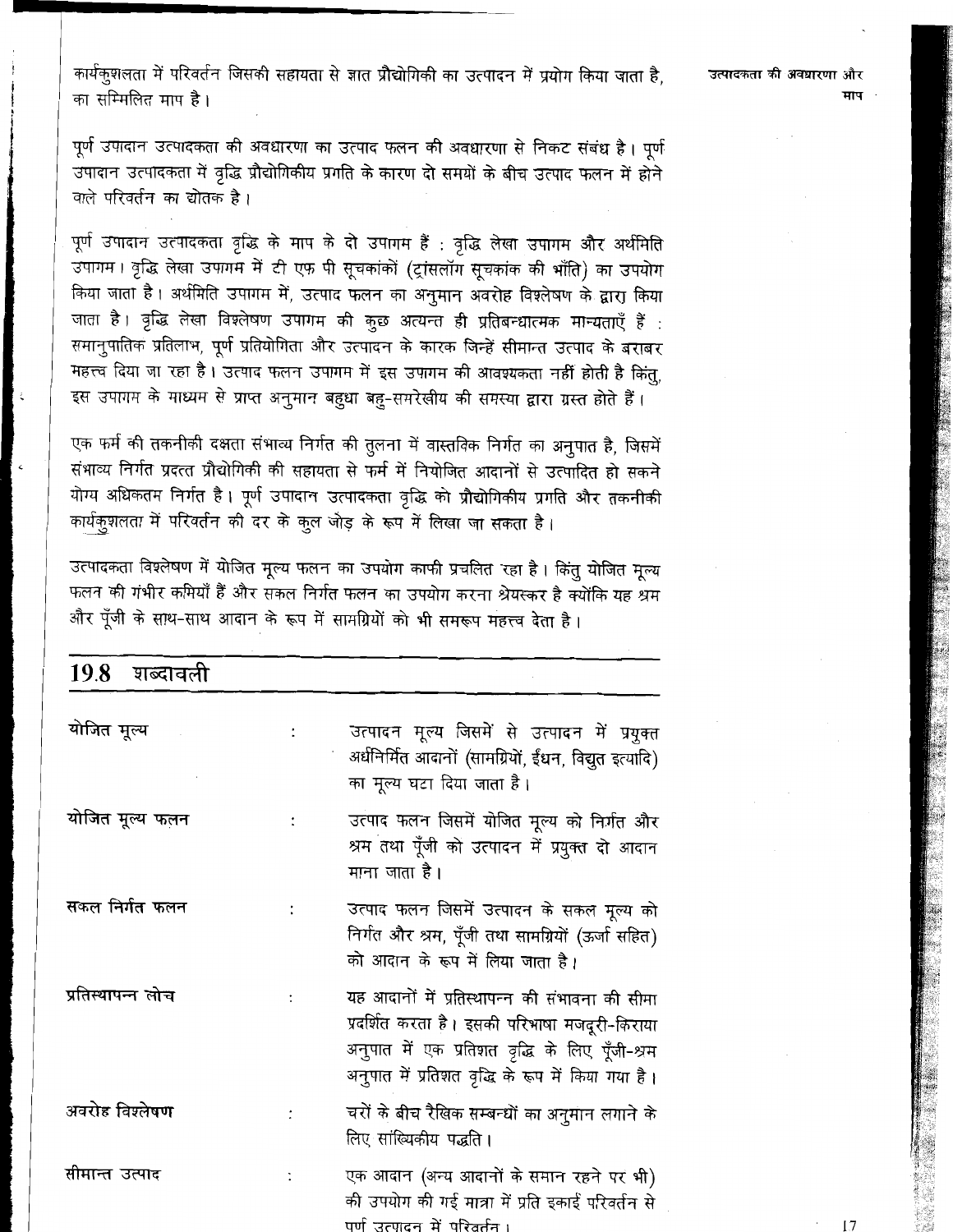एक आदान (अन्य आदानों के समान रहने पर भी) में एक प्रतिशत वृद्धि से उत्पादन में होने वाली वृद्धि का प्रतिशत।

कुल आदान की तुलना में निर्गत का अनुपात। पर्ण उपादान उत्पादकता  $\cdot$ 

 $\mathbf{r}$ 

# 19.9 कुछ उपयोगी पुस्तकें एवं संदर्भ

एम.आई. नादिरि, (1970). ''सम एप्रोचेज़ टू द थ्योरि एण्ड मीज़रमेंट ऑफ टोटल फैक्टर प्रोडक्टिविटी: ए सर्वे'' जर्नल ऑफ इकनॉमिक लिटरेचर, दिसम्बर।

सी. केन्नेडी एण्ड ए.पी. थिर्लवाल, (1972). ''सर्वेज़ इन अप्लाइड इकनॉमिक्स : टेक्निकल प्रोग्रेस'' *इकनॉमिक जर्नल,* मार्च

जे. डब्ल्यू, केन्ड्रिक और बी.एन. वक्कारा (सम्पादित), (1980). "न्यू डेवलपमेंट्स इन प्रोडक्टिविटी मीजरमेंट एण्ड एनालिसिस", एन बी ई आर, स्टडीज़ इन इनकम एण्ड वेल्थ, खंड 44।

आर.आर. नेल्सन, (1981). ''रिसर्च ऑन प्रोडक्टिविटी ग्रोथ एण्ड प्रोडक्टिविटी डिफरेन्शियल्स : डेड एण्डस् , न्यू डिपार्चर्स", जर्नल ऑफ इकनॉमिक लिटरेचर, सितम्बर।

बी.एन. गोल्डार, (1985). *प्रोडक्टिविटी ग्रोथ इन इडियन इण्डस्ट्री,* एलाइड पब्लिशर्स, नई दिल्ली।

आई.जे. अहलूवालिया, (1991). प्रोडक्टिविटी एण्ड ग्रोथ इन इंडियन मैन्यूफैक्चरिंग, ऑक्सफोर्ड यनिवर्सिटी प्रेस, दिल्ली।

#### बोध पश्नों के उत्तर अथवा संकेत 19.10

बोध प्रश्न 1

- 1) क) क्रमश: तीव्र, कम, तीव्र, बेहतर।
	- ख) क्रमशः सभी आदान; उत्पादन; कुल आदान।
- 2) i) सही; (ii) सही; (iii) गलत; (iv) सही ।
- 3) उपभाग 19.2.2 पढ़ें और अपने उदाहरण दें।

### बोध प्रश्न 2

- 1) क) क्रमशः निर्गत; आदान; परिवर्तन ।
	- ख) क्रमशः आदान; निर्गत; अन्तर्मूखी ।
	- ग) क्रमश: दो: प्रतिस्थापन्न; प्रगति ।
- 2) यदि सभी आदानों को X प्रतिशत बढ़ाया (घटाया) जाता है, तब निर्गत भी X प्रतिशत बढ़ता (घटता) है। हालाँकि आपने यह ई.ई.सी.-11 में पढ़ा होगा। इसलिए इसकी व्याख्या करें।